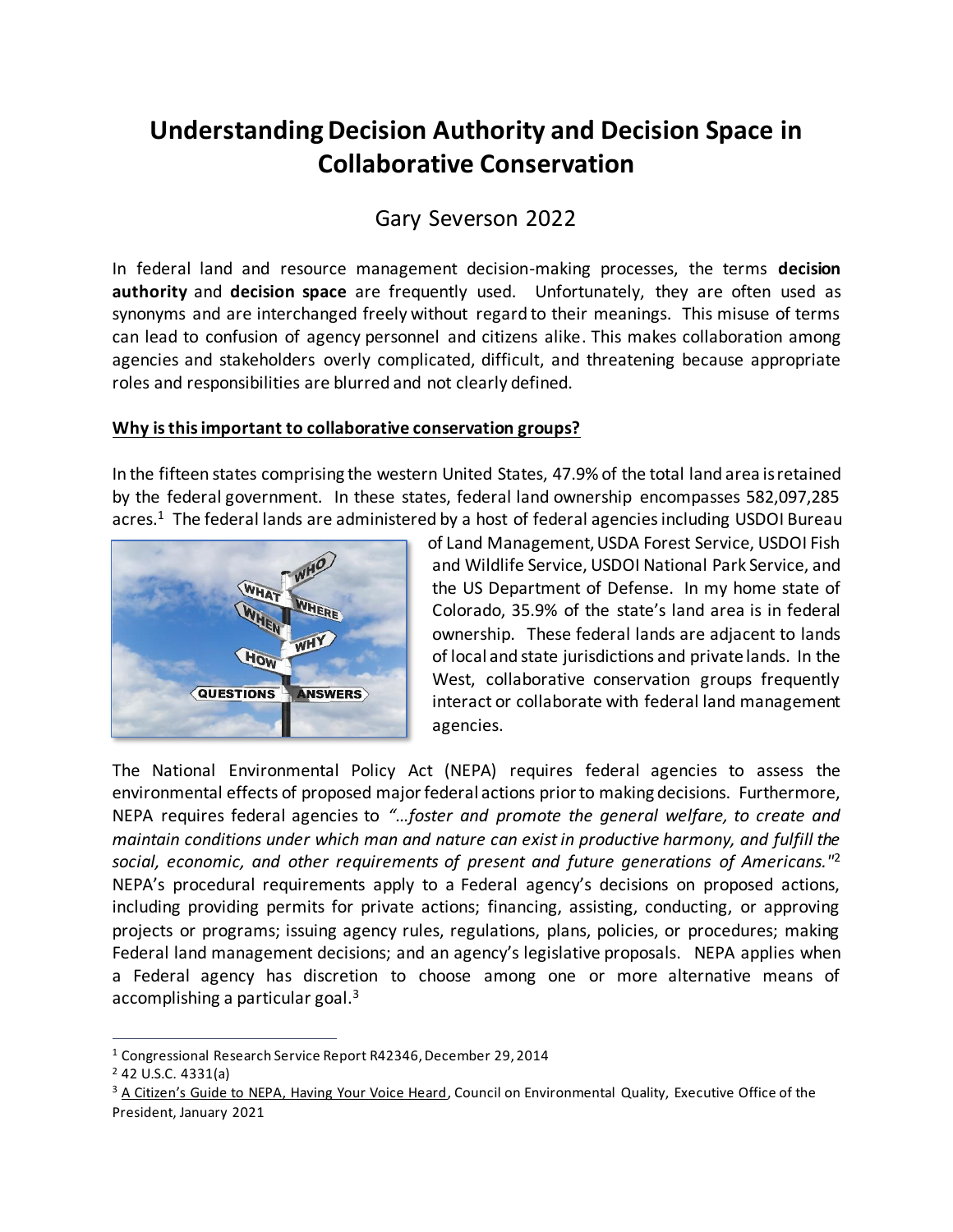NEPA requires agencies to consider the significant environmental consequences, including those of economic and social significance, of their proposed actions and to inform the public about their decision making. NEPA identifies:

- 1. Who is responsible for making a decision?
- 2. What must be considered prior to the decision being made?

### **Who is responsible for making a decision?**

**Decision Authority** is the statutory right, power, or responsibility to make a decision and to be accountable for its success or failure. Decision authorities are those decision responsibilities that are statutorily conveyed to a government official, office, or agency by Congress, state legislatures, or local governing boards or councils.

Citizen participation, including collaboration, in federal land and resource management is not equivalent to 'shared decision-making'. The responsibility for making a decision is statutorily conveyed to a designated federal, state, or municipal official. This decision authority cannot be delegated nor abdicated – it is statutorily conveyed. However, under NEPA a responsible federal official with statutory authority must inform and consult the public prior to making the decision.

#### **What must be considered prior to the decision being made?**

**Decision Space** is the zone of possibility in which decisions can be made and implemented with a degree of probability, feasibility, and acceptance.

Since collaborative conservation groups do not have statutory decision authority, this is where collaboration with all stakeholders is most useful and productive for all involved – agency personnel and citizens alike. NEPA requires that federal agencies consider the physical, social, and economic impacts of possible decision alternatives prior to the final decision being made. The decision space is determined by an assessment of six decision parameters:

- Legal What are the statutory and regulatory requirements?
- Fiscal What financial and human resources are available?
- Physical What are the capacities of the natural resources?
- Technological What technologies are available?
- Political What are elected officials and governing bodies willing to support?
- Social/Cultural What are the norms, mores, values, traditions, and preferences of communities and stakeholders?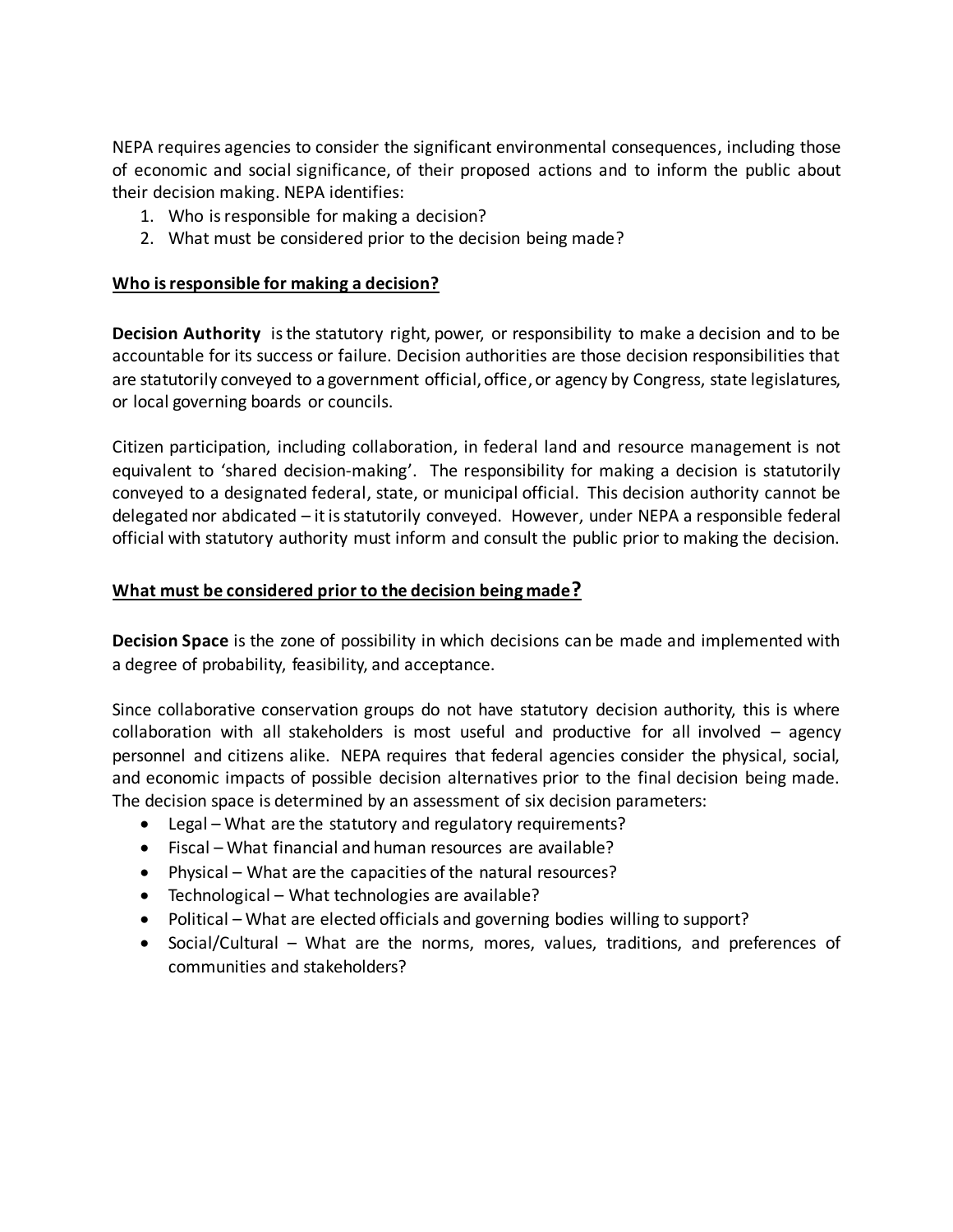For the sake of diagram, the Decision Space depicted has six equal parameters. However, in the



real world this is seldom the situation. We find that one or more of the parameters exerts more influence than the others. As examples:

The budgetary and staffing capacity of the federal agency is insufficient to effectively implement the decision.

The social, cultural, and economic well-being of communities are so intrinsically

tied to livestock production that responsible federal decisionmakers must make that a primary consideration in their assessment and evaluation of possible alternative decisions.

• The desire for wildfire mitigation to make local communities more fire resilient, is constrained by Congressional land designations, degree of slope, inaccessibility, and percentage of wetlands.

These are the types of decision spaces we often see:





## **What is the role of collaborative conservations groups?**

**Collaboration and the Decision Space** is where the collaborative process can be of productive assistance to statutory decision-making. Often, citizen collaborative groups ask the question *"What assistance does the agency need to help them make and implement decisions that will be of mutual benefit and at a pace and scale acceptable to all?"* Agency personnel often ask, *"What do citizen collaborative groups bring to the table that can assist in providing things necessary to the decision process?"* Taking inventory of the skills, expertise, and experiences of agency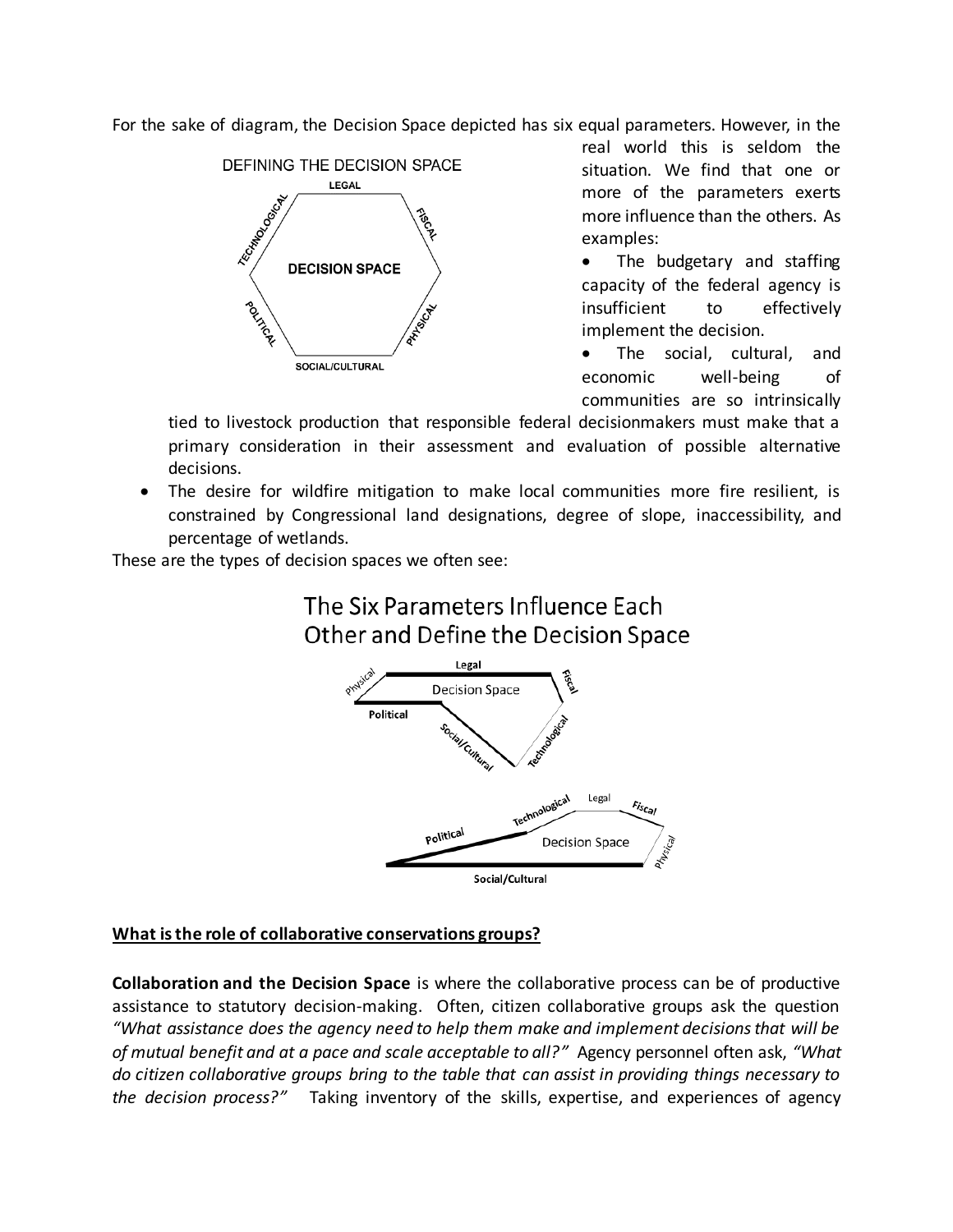personnel and citizens in an environment of collaboration can help to answer these two questions.

Usually, professional personnel of the responsible government agency have expertise regarding natural resources and technical capabilities. Their requirement to work in interdisciplinary teams providing analysis to the responsible official is a valuable part of the decision-making process. In addition, agency personnel can provide the legal and fiscal information needed as well. Collaborative conservation groups participating in collaborative efforts with the agency can provide historical context, understanding of the social norms, mores, values, and traditions of the communities, and local, state, and federal political understanding. Many citizens also have abilities and experiences in technical aspects of land and resource management that can supplement agency understanding from other perspectives. Citizen collaboration can also assist in expanding the decision space. Citizens often have access to sources of funding and access to people that agency personnel do not.

### **A personal example of how a collaborative conservation group expanded the Forest Service's decision space.**

In 2013, the Rim Fire burned 402 square miles of productive forest on the western slope of the Sierra Nevada Mountain Range in California. The massive burn area involved portions of the Stanislaus National Forest, Yosemite National Park, San Francisco's Hetch-Hetchy Watershed, and adjacent private lands. The fire was so hot that most vegetation was killed. For much of the burn area there were no remaining natural seed sources, and the soils became so baked that water could not penetrate their surface. The burn area became a prime candidate for a chaparral and manzanita brush field for generations to come. I was contracted by the USDA Forest Service to assist in establishing a citizen's collaborative conservation effort to aid in the recovery and restoration of the burn area. The Yosemite Stanislaus Solutions (YSS) collaborative conservation group stepped up to provide collaboratively developed suggestions to the Forest Service.

The Forest Supervisor of the Stanislaus National Forest was the designated federal decision maker with statutory decision authority regarding all NEPA documents and decisions. In the development of possible alternatives for the environmental impact statement (EIS) regarding forest restoration, the forest supervisor asked YSS to give their advice on whether herbicides could be utilized in the planting of new trees for forest restoration? Herbicide use on federal lands in California is a controversial social



and political issue. YSS deliberated among themselves for nearly a month and recommended the following: